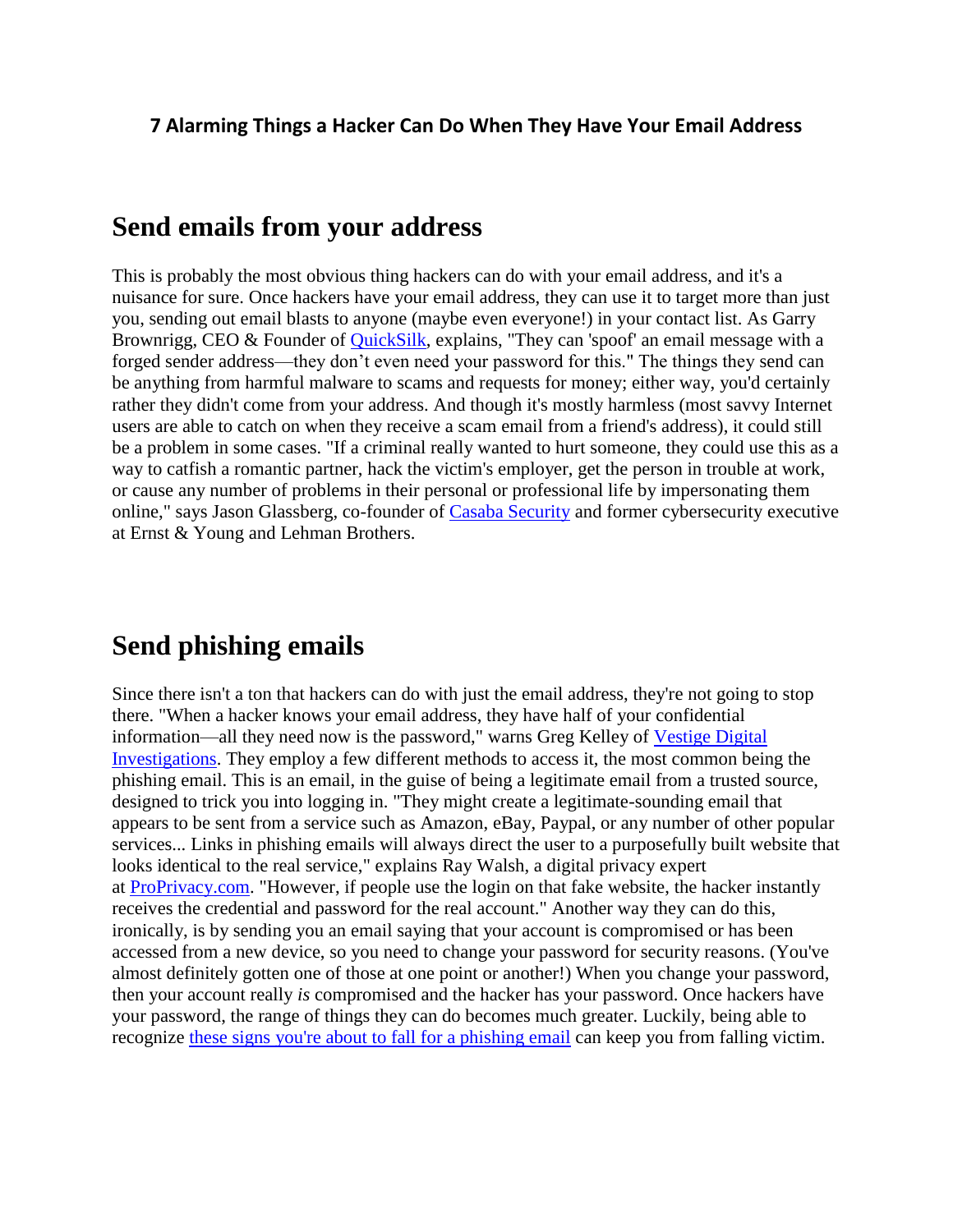#### **Access your online accounts**

Nowadays, our emails do double duty as our logins for scores of social media sites, in addition to Google Docs, online retailers, and so on and so forth. Internet users also have a very understandable tendency to use the same passwords for all of these accounts. And even if you don't use the same password, the hacker can click the old "forgot password" button and use the resulting email—which comes to your email address, which they *do* have the password for—to change the password, and voilà. Your accounts are their accounts, and they have access to anything on them that you do.

#### **Access personal information**

These things hackers can do with your information seem to be something of a chain reaction. Once a hacker has access to your online accounts, just think about all of the information that can then be right at their fingertips. Allan Buxton, Director of Forensics at [SecureForensics,](http://www.secureforensics.com/) sums it up: "At a minimum, a search on Facebook can get a public name and, unless privacy protections are in place, the names of friends and possibly pictures," he says. "Throw that email address into LinkedIn, and they'll know where you work, who your colleagues are, your responsibilities, plus everywhere you worked or went to school previously. That's more than enough to start some...real-world stalking. That's just two sites—we haven't talked about political views, travel, or favorite places they might glean from Twitter, Foursquare, or Instagram." Glassberg admits that such "real-world stalking" is rare, sure, but anything is possible in an era where people document nearly everything online. This is part of the reason that there are some [things you](https://www.rd.com/health/wellness/social-media-photos/)  [should never, ever post on social media.](https://www.rd.com/health/wellness/social-media-photos/)

## **Steal financial information**

Things start to get really problematic if hackers are able to find your credit or debit card information—which, more likely than not, you've sent via email at one point or another. Your online bank accounts can also be a major target for hackers, especially if you use your email address as a login for those, too. And, needless to say, once a hacker has access to those, your money is in serious jeopardy. "This is one of the biggest risks you'll face from an email hack," Glassberg says. "Once [hackers] have the email, it's easy to reset the bank account and begin issuing transactions." In addition to potentially being devastating to your finances, this can also hurt your credit score, as [BeenVerified's](https://www.globenewswire.com/Tracker?data=naEFDiYES2czLWti0B0omqa2YfpjYEpWWAGUvltCiSWYq5EDX3njIMAAFj36mNCYcYT_Cftjr8FO-A0MRsfLqNNfi_ir-daK8YR1olu9cCyO-DVTojwJj85mYeeOFLsP) Chief Communications Officer Justin Lavelle explains: "Cybercriminals can use your credit card details, open bank accounts in your name, and take out loans. It will likely ruin your credit card's rating and your credit report will take a hit."